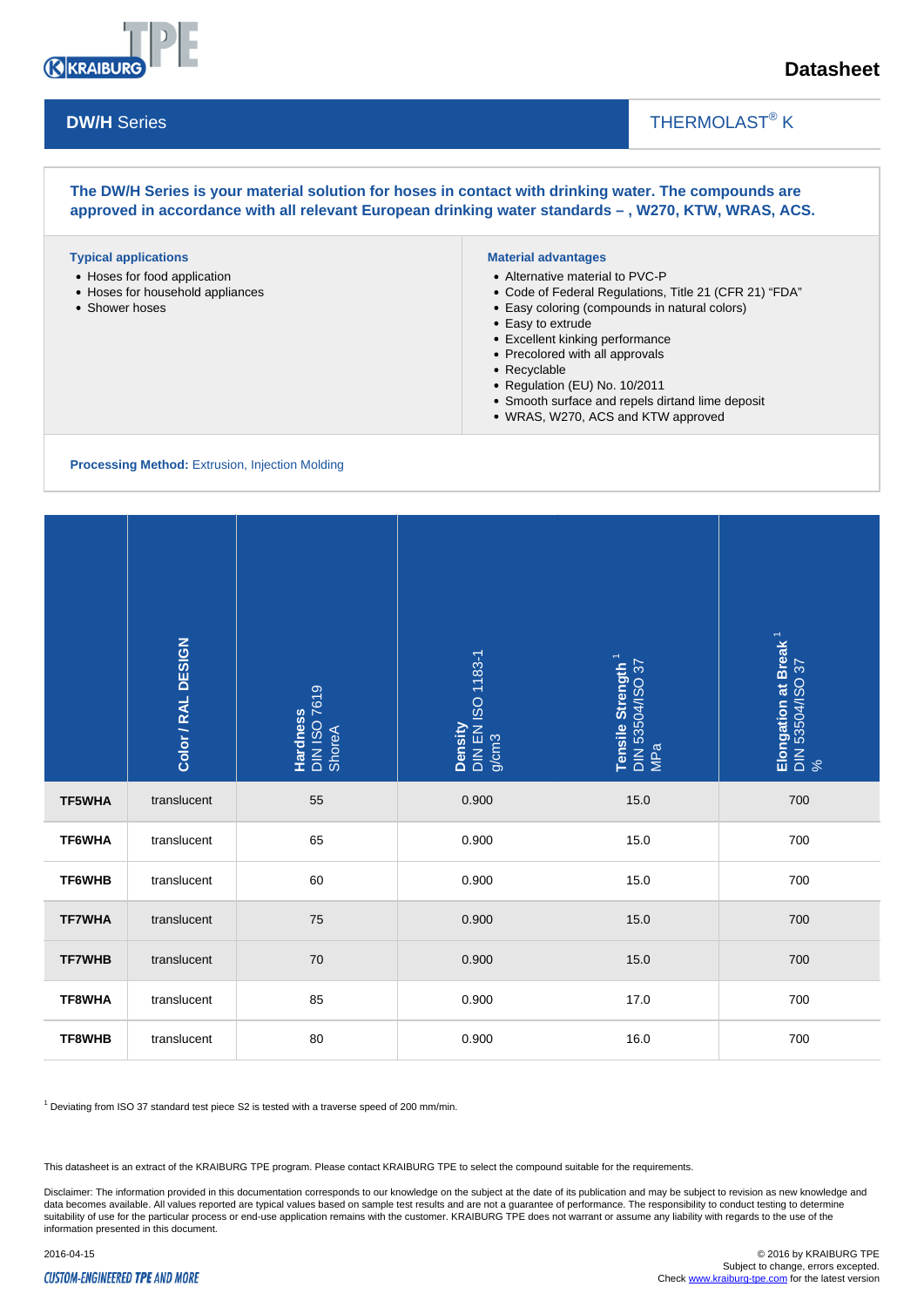

THERMOLAST<sup>®</sup> K

 $\overline{\phantom{a}}$ 

- WRAS (BS 6920) for cold- and warm water applications in natural color and colored - W270 in natural color and colored - Compliance regarding ACS DGS/VS4 2000/232 dated 27.4.2000, DGS/VS4 n° 99/217 dated 04/12/1999 - KTW guideline for 23 °C and 60 °C (or transition regulation of UBA from 04/21/2012 for cold water 73 °F (23 °C) and warm water 140 °F (60 °C)

All values published in this data sheet are rounded average values. Specification limits are based on three-fold standard deviation from the average value.

This datasheet is an extract of the KRAIBURG TPE program. Please contact KRAIBURG TPE to select the compound suitable for the requirements.

Disclaimer: The information provided in this documentation corresponds to our knowledge on the subject at the date of its publication and may be subject to revision as new knowledge and data becomes available. All values reported are typical values based on sample test results and are not a guarantee of performance. The responsibility to conduct testing to determine<br>suitability of use for the particular p information presented in this document.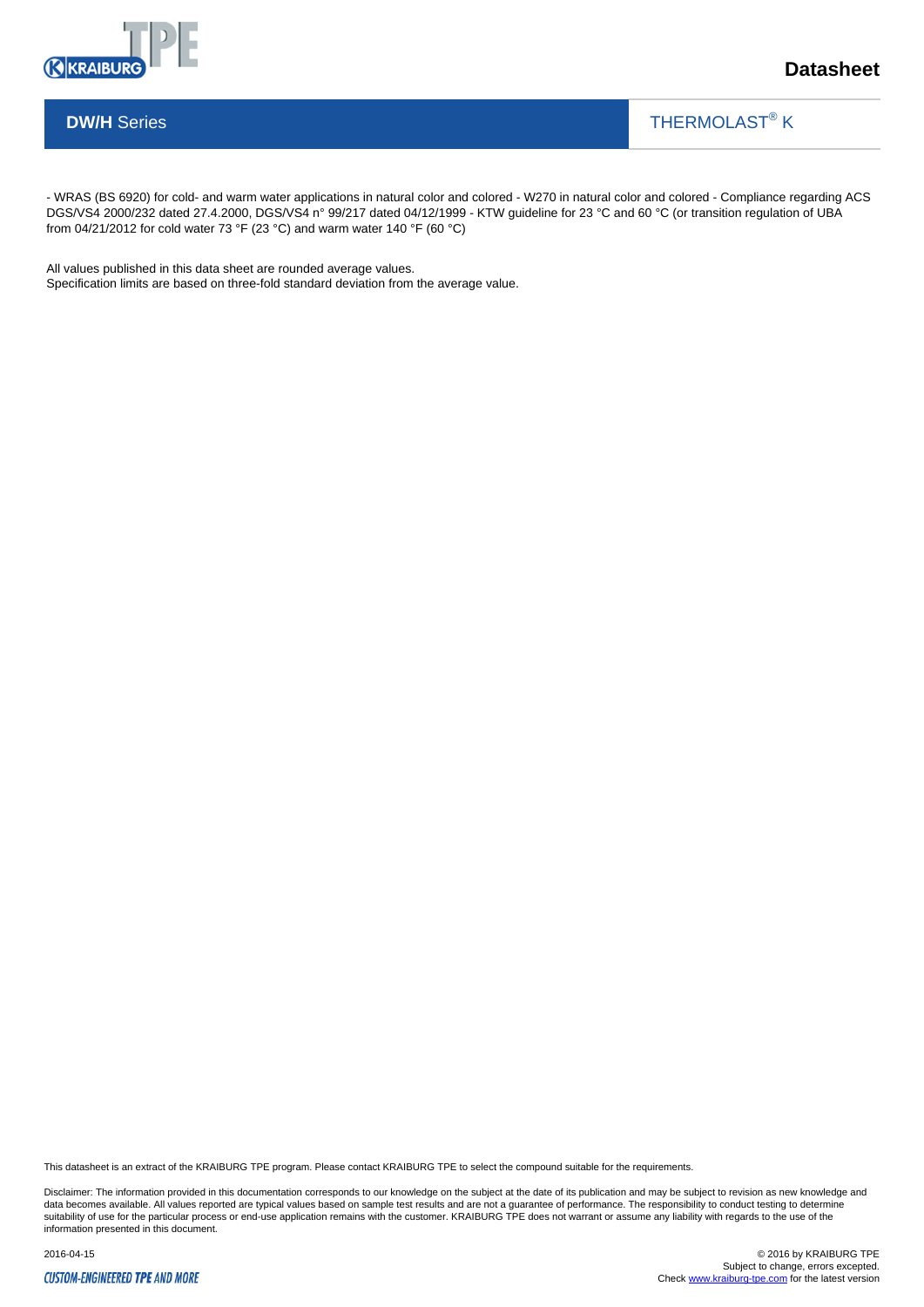

THERMOLAST<sup>®</sup> K

 $\overline{\phantom{a}}$ 

| <b>Processing Guideline Injection Molding</b> |                                                                                                                                                                                 |  |  |  |
|-----------------------------------------------|---------------------------------------------------------------------------------------------------------------------------------------------------------------------------------|--|--|--|
| Cylinder temperature                          | 180 - 190 - 200 °C, max. 235 °C (360 - 370 - 390 °F, max. 445 °F)                                                                                                               |  |  |  |
| Hotrunner                                     | Hot runner temperatures: 200 - 235 °C (390 - 455 °F). The runner should be empty after a maximum<br>of $2 - 3$ shots.                                                           |  |  |  |
| Injection pressure                            | 200 - 1000 bar (2900 - 14504 psi) (depending on the size and weight of the part).                                                                                               |  |  |  |
| Injection rate                                | In general, the fill time should not be more than 1-2 seconds.                                                                                                                  |  |  |  |
| Hold pressure                                 | We recommend to derive the optimum hold pressure from determining the solidification point, starting<br>with 40 % - 60 % of the required injection pressure.                    |  |  |  |
| Back pressure                                 | 20 - 100 bar; if colour batches are used, higher back pressure is necessary.                                                                                                    |  |  |  |
| Screw retraction                              | If an open nozzle is used processing with screw retraction is advisable.                                                                                                        |  |  |  |
| Mold temperature                              | 25 - 40 °C (77 - 104 °F)                                                                                                                                                        |  |  |  |
| Pre drying                                    | Pre drying of the material is not necessary; if surface moisture forms as a result of changes in<br>temperature, the material should be dried for 2 - 4 hours at 60°C (140° F). |  |  |  |
| Needle valve                                  | With materials $<$ 50 Shore A the use of a needle valve is advisable.                                                                                                           |  |  |  |
| Screw geometry                                | Standard 3-zone polyolefine screw.                                                                                                                                              |  |  |  |
| Residence time                                | The residence time is to be set as short as possible with a maximum of 10 minutes.                                                                                              |  |  |  |
| Cleaning recommendation                       | For cleaning and purging of the machine it is appropriate to use polypropylene or polyethylene.<br>Machine must be PVC-free.                                                    |  |  |  |

This datasheet is an extract of the KRAIBURG TPE program. Please contact KRAIBURG TPE to select the compound suitable for the requirements.

Disclaimer: The information provided in this documentation corresponds to our knowledge on the subject at the date of its publication and may be subject to revision as new knowledge and<br>data becomes available. All values r